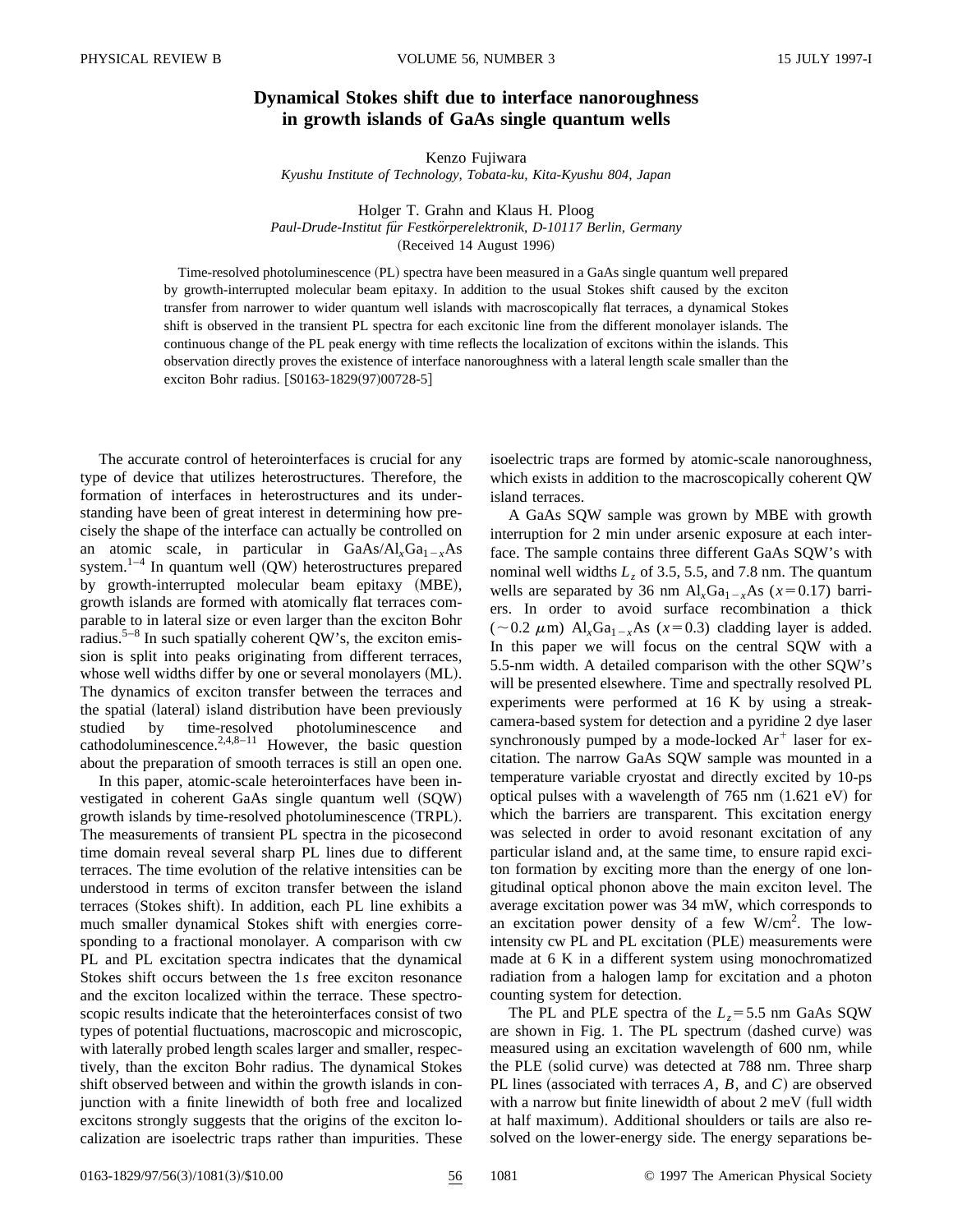

FIG. 1. cw PL and PLE spectra of 5.5-nm GaAs single quantum well. The PL spectrum is shown by the dotted line and the PLE by the solid line. The four PL peaks are due to ML islands differing in thickness by approximately 1 ML,  $A$  (20 ML),  $B$  (19 ML), and  $C$ (18 ML), while the first three PLE peaks are the 1*s* free heavy-hole exciton resonances associated with terraces  $B$  (19 ML),  $C$  (18 ML), and  $D$   $(17 \text{ ML})$ .

tween the PL peaks are 3.6 and 4.0 meV. These values are slightly smaller than the calculated energy gap changes due to well-width fluctuations by 1 ML. In comparison with the PLE spectrum, which reveals three distinct resonances associated with the 1*s* heavy-hole excitons in the terraces *B*,  $C$ , and  $D$  (as well as the light-hole excitons), the strongest PL peak *B* is shifted by 5.7 meV from the main exciton resonance  $C$  to lower energies (usual Stokes shift). This PL redshift is due to the exciton center-of-mass motion (exciton transfer) from the terrace  $C$  to the terrace  $B$  during the radiative recombination processes. The PL emission from terrace *D* can only be observed in the spectra by plotting the intensity on a logarithmic scale. The association of each PL and PLE peak to the terraces can be confirmed by temperature-dependent PL experiments since the exciton localization effect is reduced at higher temperatures.<sup>8</sup> For example, the emission intensity from the largest density terrace *C* dominates the PL spectrum at 90 K. It should be noted that the energy position of each PL peak is redshifted by about 1.5 meV from the corresponding exciton resonance line associated with the island terrace. This energy shift corresponds to a change of the well width by 0.35 ML. It is further noticeable that the resonance line has a finite linewidth of 2 meV. Both findings already indicate that the PL characteristics reflect the existence of microscopic, statistical variations of the confinement potential fluctuations at the heterointerfaces.

Figure 2 shows the time evolution of the transient PL spectra for the 5.5-nm GaAs SQW. The PL spectra No. 1,2,3, . . . ,14 were measured at 100,175,250,... ,1075 ps, respectively, after the excitation pulse averaged over 75 ps each. The PL intensity is vertically shifted for clear comparison and normalized by the highest peak intensity in each spectrum. In Fig. 2 the peak positions of the time-integrated



FIG. 2. Normalized PL spectra of 5.5-nm GaAs single quantum well as a function of time after pulsed excitation. The transient spectra No.  $1-14$  are detected at 100 ps (No. 1), 175 ps (No. 2), 225 ps  $(No. 3)$ , through 1075 ps  $(No. 14)$  averaged over 75 ps. The peak positions of the time-integrated PL spectrum are indicated by vertical lines.

PL spectrum are also indicated by vertical lines. In spectrum No. 1 measured 100 ps after the excitation pulse, the PL spectra are already dominated by terrace *B*. With increasing time delay, the intensity of peaks *B* and *C* decreases, while the intensity of peak *A* increases with respect to peaks *B* and *C*. For example, in spectrum No. 8 after 625 ps, the strongest emission band has already shifted to the lowest energy peak *A*. For spectrum No. 14, the PL line shape has become quite asymmetric and very different from the cw PL spectrum shown in Fig. 1. The dynamical changes of the PL intensity in Fig. 2 indeed reflect the fact that during radiative recombination the excitons are moving from terraces *B* and *C* to terraces *A* and *B*, respectively. These results are consistent with previous observations of the intergrowth island exciton transfer.<sup>9</sup>

The most important point we would like to stress here is, however, that the PL emission lines in the transient spectra exhibit an additional, much smaller redshift in energy, while the intensities of the different peaks evolve due to changes in the exciton population of the terraces. In order to show the time evolution and to compare it with the cw PL and PLE results, the measured PL peak energies are plotted in Fig. 3 for terraces *A*, *B*, and *C* as a function of time after the excitation pulse. The PL and PLE peak energies of the cw spectra are also shown in Fig. 3 although peak *A* cannot be resolved for PLE. From the data of Figs. 2 and 3 the following important points are derived. First, the PL peak energy